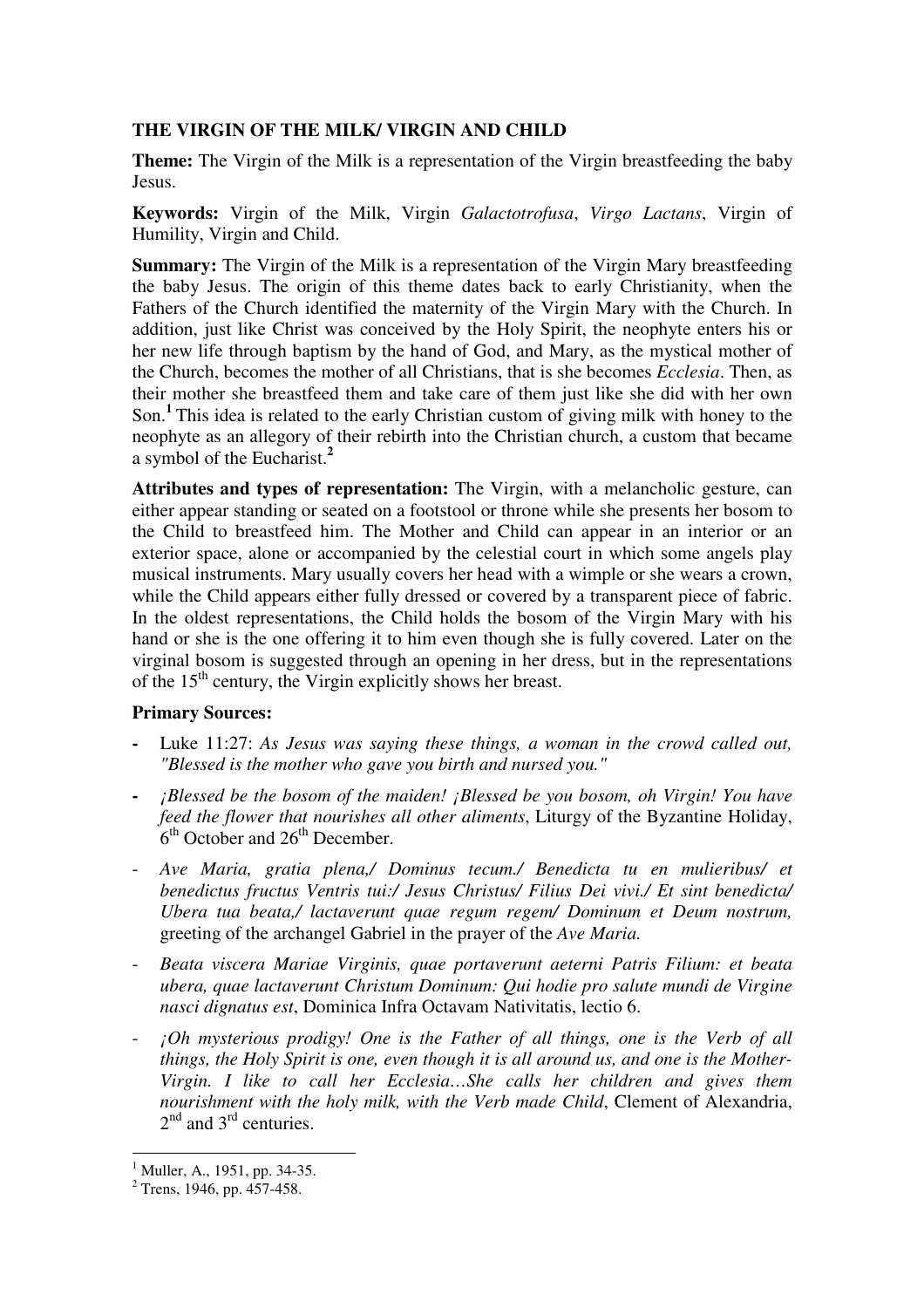The Holy Blood is like the milk drank from my Mother Virgin, Revelations of Saint Mechthild Von Magdeburg,  $13<sup>th</sup>$  century.

**Other sources, non-written sources:** From the shores of Mesopotamia to India, all cultures from Antiquity have a reference to a Lactating Mother Goddess. In the Mediterranean basin, not only in Egypt but also in Greece, this nourishing function was assigned to each one of the principal goddesses of their pantheon. In Egypt, Isis breastfeed Horus, and in Greek mythology it is Hera who breastfeed Heracles and from whose milk the Milky Way was formed. Alongside these images that were later on assimilated by Christianity, in the flight into Egypt there is a story surrounding the Holy Family, told by pilgrims, in which the Virgin seated on the floor feeds her Child. This story was the origin for the iconography of the Virgin of Humility.<sup>3</sup>

**Geographical and chronological framework:** The first representation of the Virgin of the Milk appeared in the cubicle of the *Velatio* of the Catacomb of Priscilla in Rome, 2nd century. In this representation the Virgin appears seated and pulls closer to her bosom the baby Jesus. In this same catacomb, there is another representation of the Virgin and Child with a prophet in a similar composition. In Coptic Egypt, where the patriarch Cyril of Alexandria defended the divinity of Mary, this iconography was widely represented due to its connection with Isis breastfeeding Horus. This iconography illustrated the mystery of the Incarnation and it showed the carnal relationship of the Son of God.<sup>4</sup> It also appeared in mural paintings of the convents of Bawit and Saqqara, in manuscript illumination and panel painting<sup>5</sup>.

The iconography of the Virgin of the Milk (*Panagia Galaktotrofusa*) was spread all around the Byzantine Empire from the Palestinian monastery of Saint Sabas to the monastery of Mount Athos by the  $7<sup>th</sup>$  century.<sup>6</sup> In the  $12<sup>th</sup>$  century, this iconography was known all around the Balkans and Europe, where it achieved a great development coinciding with the Humanist movement of the time period. In 1392 the Russian Virgin of Barlovsk (also known as the Virgin of the Blessed Bosom) was created. This Russian variant rejects the naturalism that this iconography was having in Western Europe, regaining its sacred meaning. In addition, the iconography was interpreted as an icon in which the God-Child communicated with Humanity through the mediation of his mother's bosom<sup>7</sup>. In the multiple representations of the Gothic period, in different media and techniques, Mary is represented on the floor or seated on a cushion, following the iconographical model of the Virgin of Humility. She can also be represented in a throne surrounded by saints and angels, standing up, or even kneeling while she feeds her Son. The image can be accompanied by the donor kneeling at the feet of the Virgin, such as in the Virgin of Tobed painted by Jaume Serra (Coll. Román Vicente, Zaragoza), where Henry II of Trastamara was represented.

During the  $13<sup>th</sup>$  and  $14<sup>th</sup>$  century, this iconography was widely used in Italian art, where the typology of the Virgin Mary becomes closer to the Byzantine icons: she wears a red tunic and a blue mantle that usually covers her head. The Child takes the mother's bosom with disinterest while looking at the spectator, an image conceived more in a theological than a physical way. Again, Mary can appear seated either on the floor or on a throne, in a composition formed by the Divine Mother and Child surrounded by saints

 $\overline{a}$ 

<sup>&</sup>lt;sup>3</sup> Trens, 1946, pp. 446-448.

<sup>4</sup> *L'art copte en Égypte, 2000 ans de christianisme*, 2000, p. 73.

<sup>5</sup> Zibawi, 2003, pp. 89, 90, 146.

<sup>6</sup> Tradigo, 2004, p. 183.

<sup>7</sup> Tradigo, 2004, p. 183.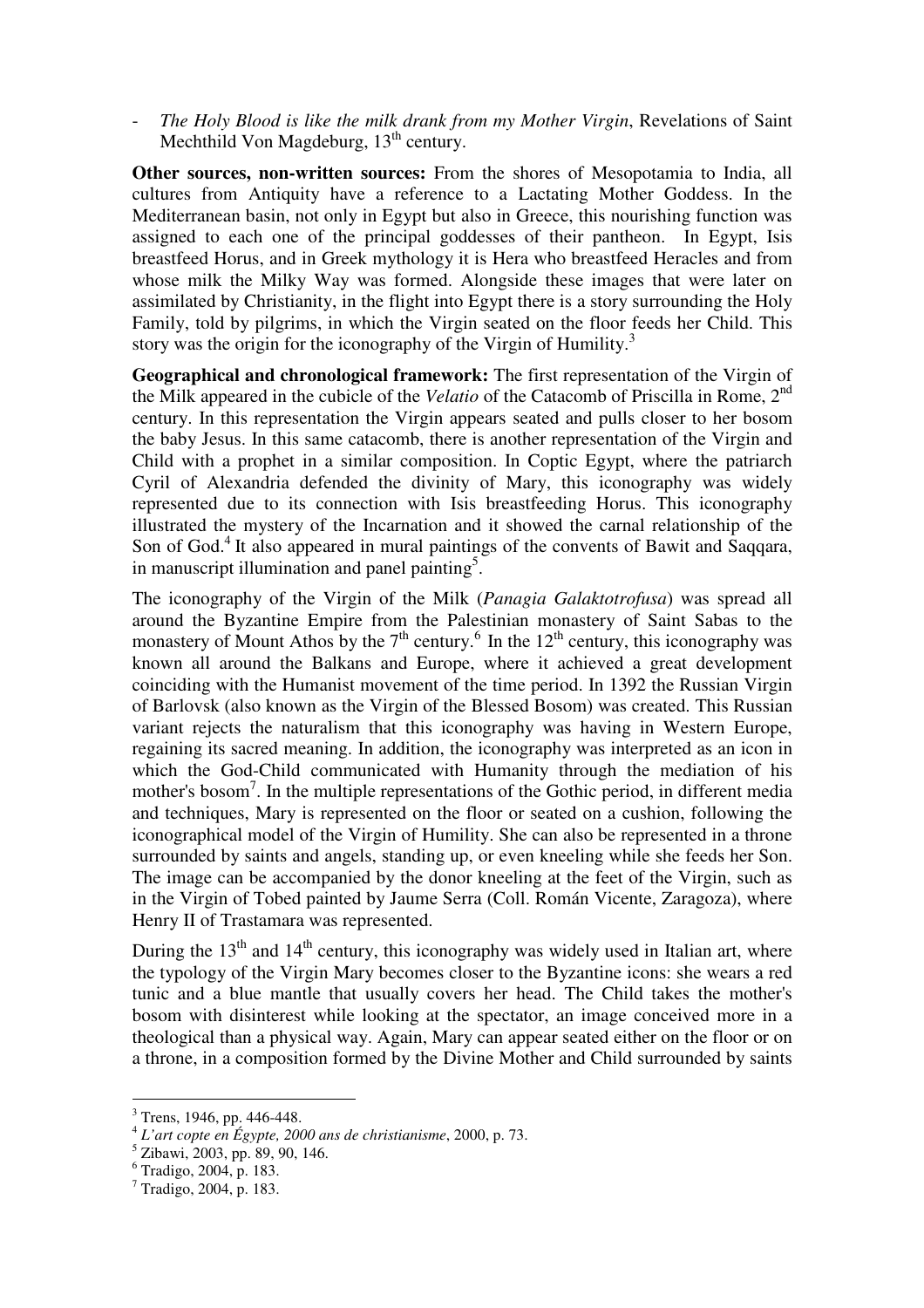and angels either venerating the image of the Mother and Child or playing music.<sup>8</sup> The Italian iconographical model had a great influenced over the European model of the Virgin and Child. In Medieval Spain, the iconography of the Virgin of the Milk was very famous in the different Hispanic Kingdoms in the  $14<sup>th</sup>$  and  $15<sup>th</sup>$  centuries<sup>9</sup> especially in the territories of the Crown of Aragon-, although already in the  $13<sup>th</sup>$ century it is possible to find examples of this iconography in the illumination of the foundation charter of the Brotherhood of the Virgin Mary and Saint Dominic in Tárrega (Lérida), dated to 1269 (Archive of the Crown of Aragon) and the altar frontal of Betesa (Museo Nacional de Arte de Cataluña).

Among the Northern Renaissance painters this iconography was also very popular. These artists created a variant where the Virgin, with her uncovered bosom and the Child seated on her lap, faces the spectator or gives soup to the baby Jesus. An example of this can be seen in a painting created by Gerard David (Royal Museum of Fine Art, Brussels).

During the Counter-Reformation the iconography of the Virgin of the Milk was deemed inappropriate for Church decoration even though it had been very popular during the  $15<sup>th</sup>$  and  $16<sup>th</sup>$  centuries.

**Artistic media and techniques:** The Virgin of the Milk is usually represented in sculpture (stone and wood), manuscript illumination, mural painting, and panel painting.

**Precedents, transformations, and projection:** The origin of this iconography is the representation of Isis feeding Horus-Hapocrates. Isis, the female divinity of vegetation and protector of men against he strength of the gods, was venerated with the name of "mother of god" (*Mout Netjer*) from the 2<sup>nd</sup> millennium B.C. After the 7<sup>th</sup> century B.C., Isis was represented as *Isis Lactans*, with Horus -the savior of his father Osiris- on her lap. Her cult spread throughout the Mediterranean basin from the  $4<sup>th</sup>$  century B.C. because she embodied the idea of salvation. Her cult came to an end in 537 A.D. when Justinian closed her last temple in Philae. Nevertheless, during the first centuries of the Christian era, coinciding with the expansion of Christianity, her cult was in full bloom which allowed for the transfer of the iconography of *Isis Lactans* to *Maria Lactans*, and from Egypt this iconography was later transmitted to the Byzantine world and later on to the rest of Western Christendom.<sup>10</sup> The pilgrimages to the Holy Land helped the diffusion of this iconography, especially in the sanctuaries where the flight into Egypt was recalled, an iconography that later on gave birth to the Virgin of Humility.<sup>11</sup> Taking into consideration that the iconography of the Virgin of the Milk was widely spread through the Byzantine model, the Virgin kept her hair covered throughout a long period due to its iconic nature. Nevertheless, as time passed by the veil became smaller and more transparent until it disappeared and only a circlet or a crown was left and that identified her as the queen of Heaven. Furthermore, in the West, her iconography can be related to that of the Woman of the Apocalypse when she his standing over a crescent moon. 12

 $\overline{a}$ 

<sup>8</sup> The images that correspond to these iconographic models can be found here: http://digilander.libero.it/madonneallattanti/sec2.htm (last access 31/03/2010)

See images in http://www.aguainfant.com/arte/htm/virgen-nino/priscila1.htm (last access 31/03/2010)  $10$  Cannuyer, 2000, p. 42.

<sup>&</sup>lt;sup>11</sup> Trens, 1946, pp. 447-448.

 $12$  Trens, 1946, p. 470.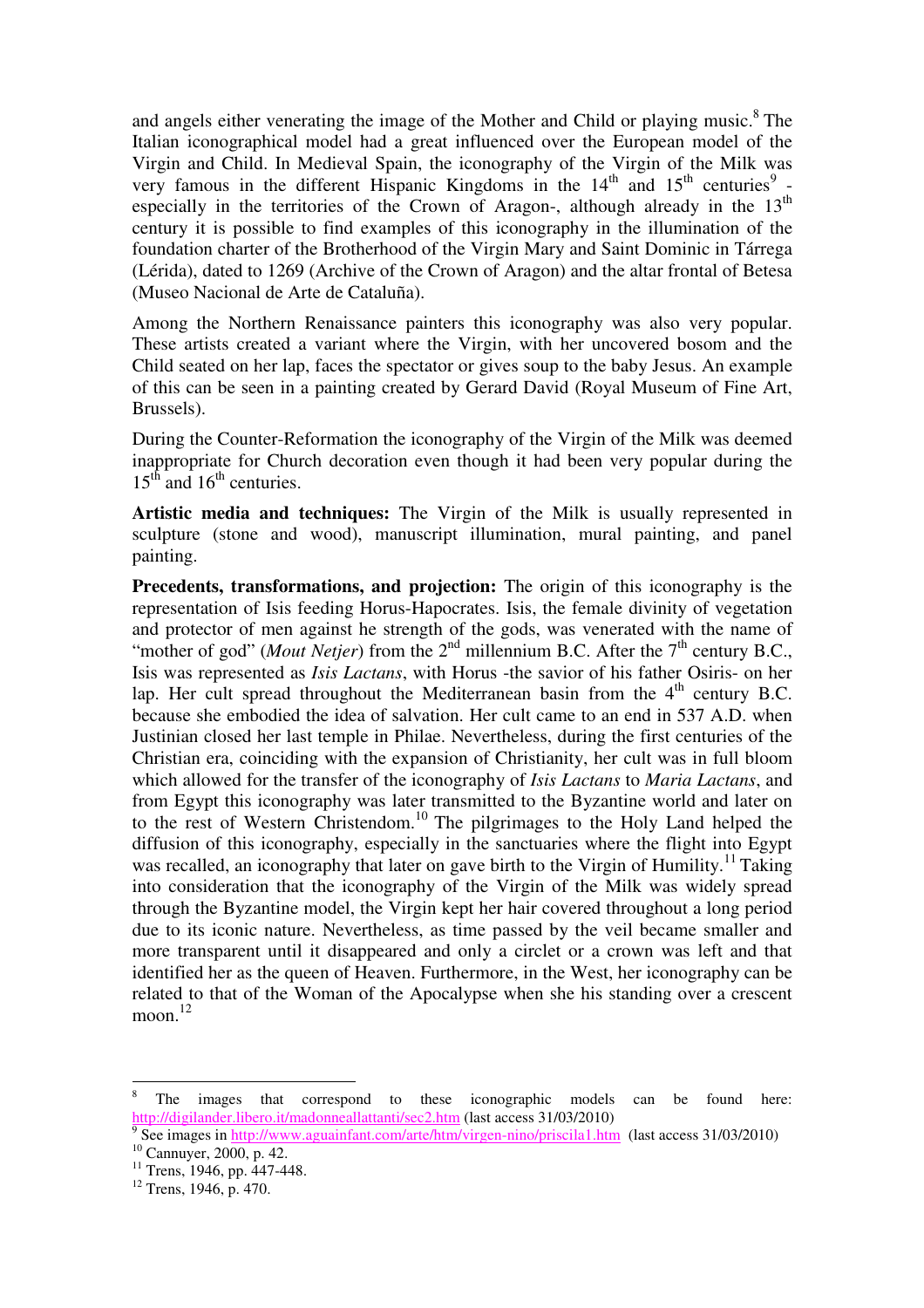**Typology and related themes:** It has already been mentioned the affinity between the Virgin of the Milk and the Virgin of Humility as iconographical variants of the same theme. In addition, it has also been mentioned that the representations where the Child touches his Mother's bosom implicitly symbolize her Divine maternity.<sup>13</sup> Directly related to mystical vision, the iconography of the Virgin Mary giving her comforting milk to the saints that were devoted to her was created. This is a late development in the iconography of the Virgin Mary, which usually appears next to Saint Bernard and other saints such as Saint Agustin, Saint Dominic or Saint Cajetan.<sup>14</sup>

The virginal nourishment is also spill over the devotees in images where popular devotion is also represented, a tradition established in the Late Middle Ages that emphasized the symbolic maternal mercy towards her sons, who instead of waiting for the divine nectar to fall eagerly move towards the Virgin.<sup>15</sup> This is the case on the painting created by Pedro Machuca (Prado Museum), where the souls in purgatory instead of opening their mouths and wait for the holy milk to spill over them, carry their own bowls to gather it. This iconography can also be seen in the central panel of the altarpiece of the Virgin of the Milk created by Antoni Peris (Museo de Bellas Artes, Valencia).

## **Images:**

- *Virgin and Child*, ca. 255, fresco, Catacomb of Priscilla, cubicle of the *Velatio*, Rome (Italy).
- *Virgin of the Milk between two angels*, 892-893, parchment, 38 x 25,5 cm., originally from the Hamouli (Fayoum), Pierpont Morgan Library, New York (USA), ms. 612, f. 1, v.
- *Virgin of the Milk*, 1269, parchment, Foundation charter of the Brotherhood of the Virgin Mary and Saint Dominic from the church of Tárrega (Lérida), Archive of the Crown of Aragon, Barcelona (Spain).
- *Frontal of the altar of Betesa*,  $2<sup>nd</sup>$  half of the  $13<sup>th</sup>$  century, stucco and tempera on panel, Museo Nacional de Arte de Cataluña, Barcelona (Spain).
- *Virgin of Miravalles*, 13<sup>th</sup> century, sculpture on the round, polychrome stone, 80 cm. Hermitage of Miravalles, Soto de Aller, Asturias (Spain).
- Bartolomeo da Camogli, *Virgin of Humility*, 1339-1346, tempera on wood, Regional Museum of Sicily, Palermo (Italy).
- Ghissi Francescuccio, *Virgin of Humility*, 2<sup>nd</sup> half of the 14<sup>th</sup> century, tempera on wood, 36,7x21,7 cm. Vatican Museum, Rome (Italy).
- Gregorio di Cecco, *Virgen of the Milk*,  $1<sup>st</sup>$  quarter of the  $15<sup>th</sup>$  century, tempera on wood, Museum of the Opera del Duomo, Siena (Italy).
- Antoni Peris, Altarpiece of the Virgin of the Milk,  $1<sup>st</sup>$  quarter of the  $15<sup>th</sup>$  century, primer ¼ siglo XV, tempera on wood, 386x277 cm., Museo de Bellas Artes, Valencia (Spain)

 $\overline{a}$  $13$  Trens, 1946, pp. 607-608.

<sup>&</sup>lt;sup>14</sup> Some *Gozos* from Benito de Monfort from 1774 to the image of Our Lady of the Milk from the cloister of the convent of the Preachers of Valencia state: "Franqueaste liberal,/ a Domingo, y a Agustino,/ y a Bernardo, el néctar fino/ de tu pecho virginal". In Trens, 1946, p. 460.

<sup>15</sup> "Cualquiera de los mortales/ que en vuestro amor se alboroza,/como otro Bernardo goza/ de vuestro pecho raudales:/ son las gotas virginales/ de tan sagrada bebida…", *Gozos de la Virgen de la Leche*, in Trens, 1946, p. 476.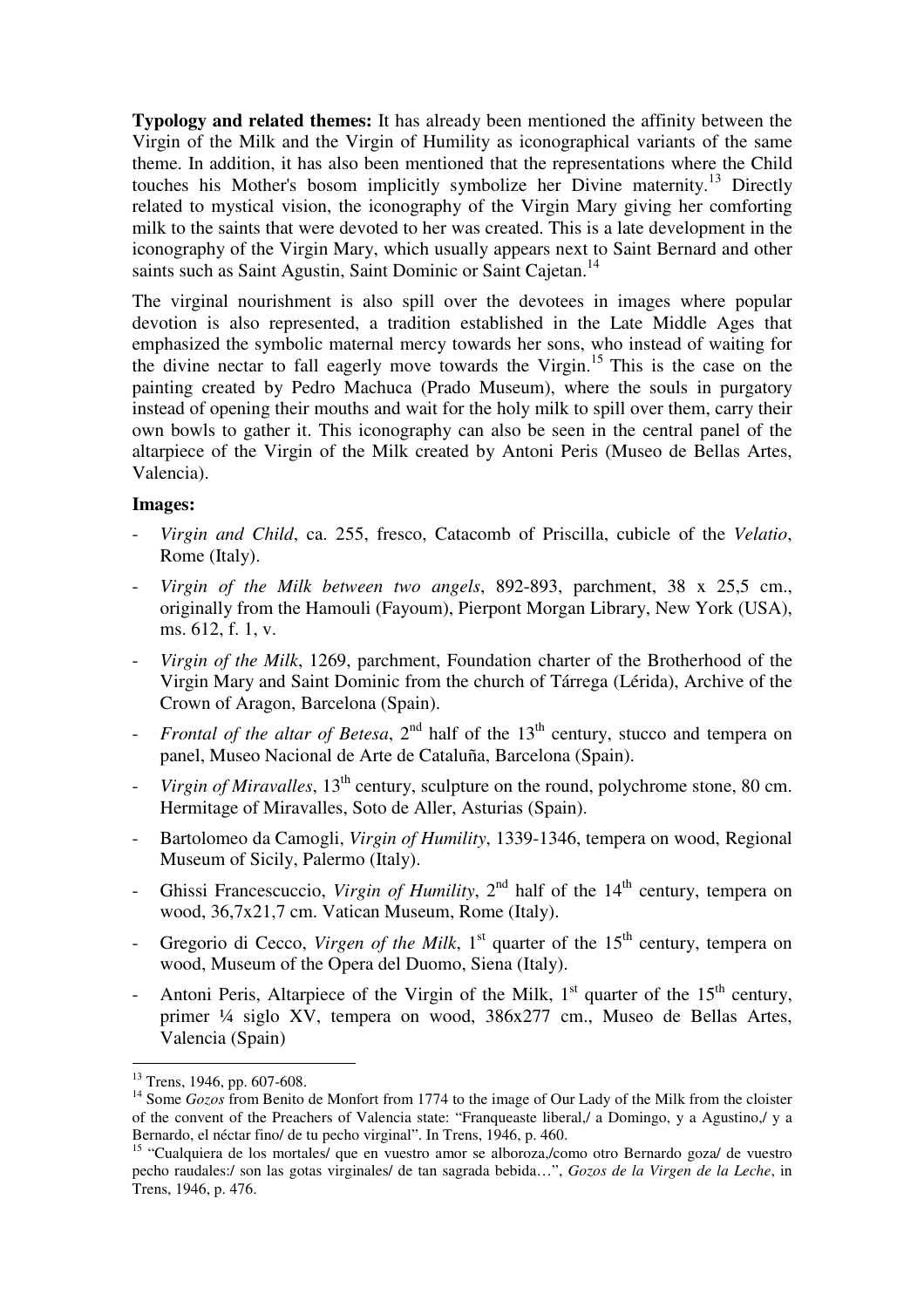- Robert Campin (Master of Flemalle), *Virgin and Child*, 1<sup>st</sup> half of the 15<sup>th</sup> century, oil painting, 40x30 cm. National Gallery, London (UK).
- Bartolomé Bermejo, *Virgen de la leche*, last quarter 15<sup>th</sup> century, oil on canvas, 52,8x43,3 cm. Museo de Bellas Artes, Valencia (Spain).
- Jean Fouquet, *Melun Dyptich* (*Virgin with Child and angels*), ca. 1452-1455, oil painting, Royal Museum of Fine Arts, Ambers (Holland).
- Pedro Berruguete, *Virgin and Child*, 1450-1500, oil painting, Private collection.
- Nicolás Falcó, *Tryptich of the Virgin of the Milk*, ca. 1500, oil paitning, 140x103 cm. Museo de Bellas Artes, Valencia (Spain).
- Adriaen Isenbrant, *Enthroned Virgin of the Milk*, early 16<sup>th</sup> century, oil painting, 28x21 cm, Museo Lázaro Galdiano, Madrid (Spain).
- Master of Astorga, *Virgin of the Milk*,  $1<sup>st</sup>$  third of the  $16<sup>th</sup>$  century, oil painting, Museo Nacional de Arte de Cataluña, Barcelona (Spain).

## **Bibliography:**

*L'art copte en Égypte, 2000 ans de christianisme* (2000): Institut du Monde Arabe, Paris.

BELÁN, K. (2001): *Madonna: from medieval to modern*, Parkstone, Nueva York.

BLAYA ESTRADA, N. (2000): *Oriente en Occidente: antiguos iconos valencianos*, Fundación Bancaja, Valencia.

BOURGUET, P. (1967): *L'Art Copte*. L'Art Dans le Monde, Albin Michel, Paris.

CANNUYER, C. (2000): *L'Égypte copte. Les chrétiensns du Nil*. Institut du Monde Arabe, Gallimard, Paris.

FERNÁNDEZ-LADREDA, C. (1989): *Imaginería medieval mariana*, Gobierno de Navarra, Pamplona.

GÓMEZ RASCÓN, M. (1996): *Theotókos: Vírgenes medievales de la diócesis de León*, Edilesa, León.

KATZ, M.R. y ORSI, R.A. (2001): *Divine Mirrors. The Virgin Mary in the visual arts*, Oxford University Press, Oxford.

*Madonnas y Vírgenes: siglos XIV-XVI. Colección del Museo San Pío V* (1995): Generalitat Valenciana, Conselleria de Cultura, Valencia.

*Mater Amabilis* (2001): Obra Social y Cultural Caja Sur, Córdoba.

MULLER, A. (1951): "Unité de l'Église et de la Sainte Vierge chez les Péres des IVe et Ve siècles", *Bulletin de la Société Française d'Études Mariales.*

RÉAU, L. (1996): *Iconografía del Arte Cristiano. Iconografía de la Biblia, Nuevo Testamento*. Part I, Vol. 2, El Serbal, Barcelona.

TRADIGO, A. (2004): *Iconos y santos de Oriente*, Electa, Barcelona.

TRENS, M. (1946): *María. Iconografía de la Virgen en el arte español*, Plus Ultra, Madrid.

WESSEL, K. (1954-55): *Eine Grabstele aus Medinte el-Fajoum – Zum Problem der Maria Lactans*, Wissensch. Zeitschrift der Humboldt-Universität zu Berlin IV.